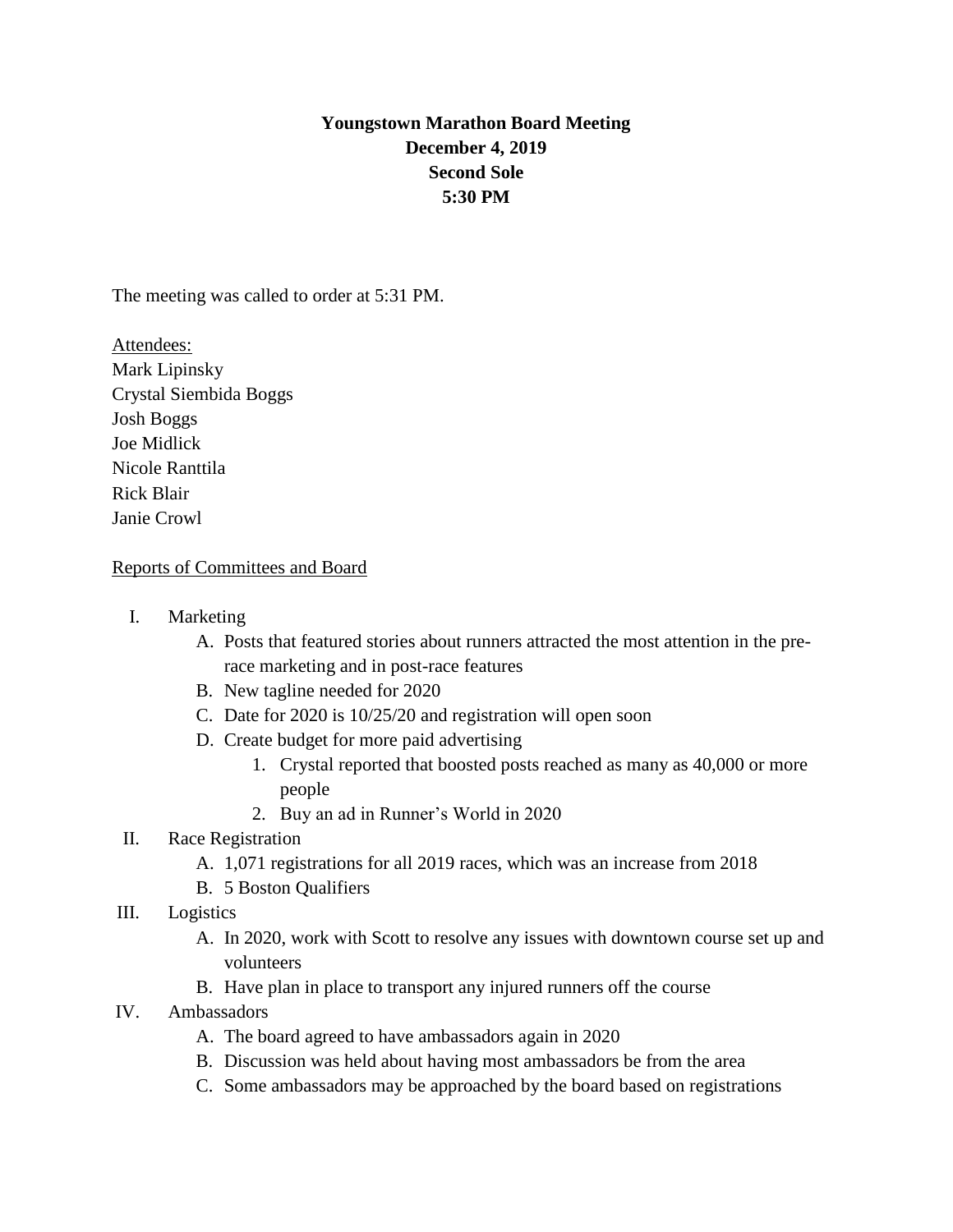- V. Expo
	- A. Covelli Center was preferred over the YMCA
	- B. Good feedback on vendors
	- C. Mark discussed using an event coordinating company to organize the expo and conduct registrations for a fee
	- D. May explore new location options in 2020 to have expo and pasta dinner at the same venue
- VI. Sponsors
	- A. No new business
- VII. Training Groups
	- A. No new business
- VIII. Volunteers
	- A. Good feedback reported
	- B. May need additional support downtown in 2020
	- C. May need relay volunteer coordinator in 2020
	- IX. Website and Social Media
		- A. 2020 registration to launch soon
- X. Pacers
	- A. Pacers were very accurate this year
	- B. Very good feedback
	- C. Board would like to invite Christina Toth to coordinate again
- XI. Beneficiaries
	- A. Online voting for the third beneficiary is underway
	- B. Discussed having a different method for runners' choice beneficiary in 2020; for example, have runners vote at the expo
- XII. Post Race/Celebration Village
	- A. Good feedback and good amounts of food ordered
	- B. Joe asked to have the liquor license secured earlier in 2020

#### Financial Report

- I. Bill List
	- A. None at this meeting
- II. Approval for Expenditures
	- A. None at this meeting